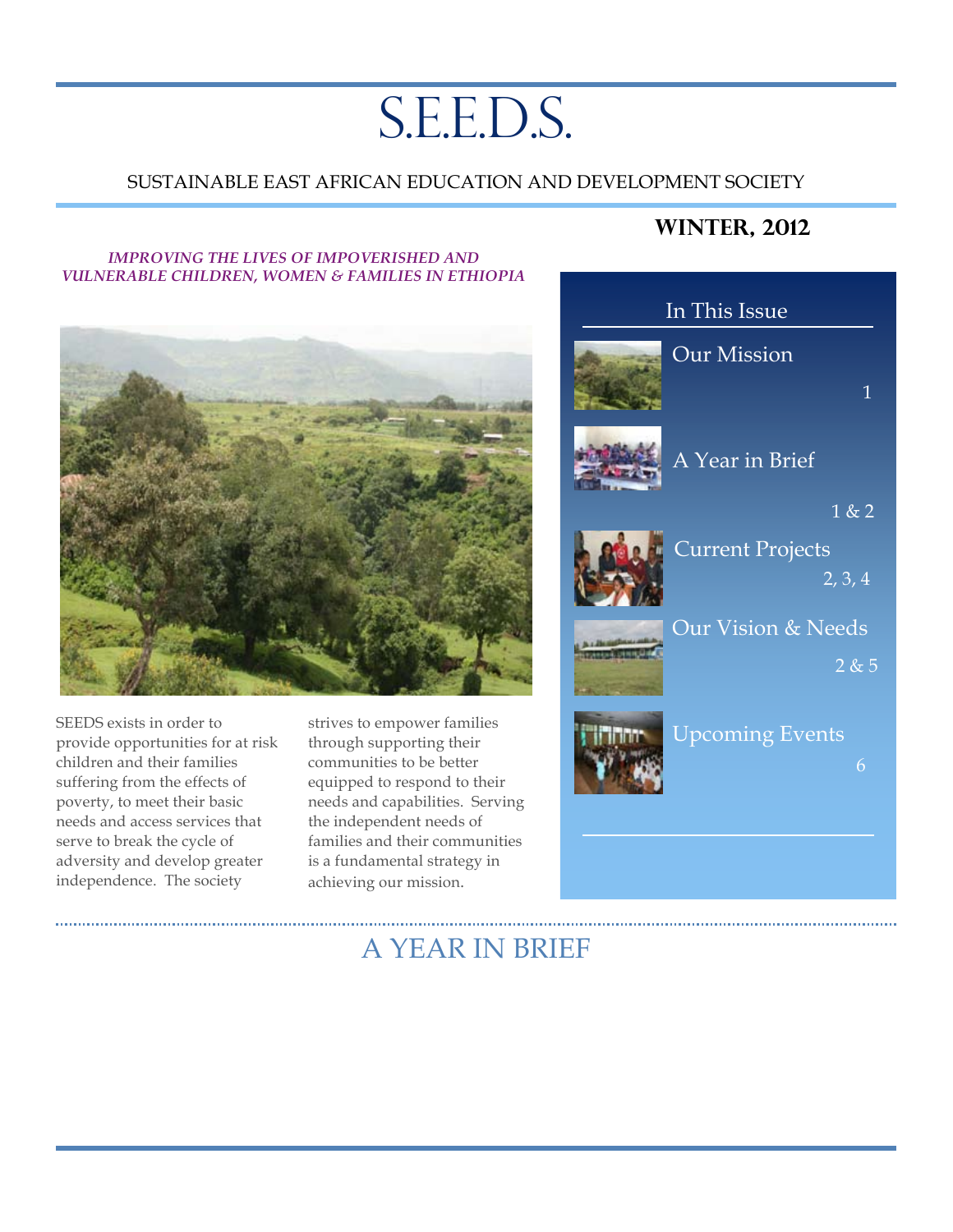## CURRENT PROJECTS

(continued from page 1)

another organization a micro credit initiative and schooling support.

Other bench-marks for this past year have included receiving our Charitable status with the Canadian Revenue Agency, allowing us to now issue charitable tax receipts.

In response to a change in charitable law in Ethiopia, we have also applied for our International NGO license to operate in the country. This required dealing with the Canadian Department of Foreign Affairs; the Ethiopian Consular General in Ottawa; the Dept. of Foreign Affairs and Charities Office in Ethiopia.

## *Addis Ababa*

Out of our head office, we continue to support many children and youth with their schooling. Presently about 40 children are supported to attend school, with school supplies, uniforms, fees and extra clothes. We assist the mothers of these children through micro credit. We are particularly proud that the parents whose children were attending private schools have agreed to pay their children's tuition costs, a sign that they are finding success in financial stability through the microcredit program. We also support a women's cotton spinning

## **Continued on page 4**



*Meheret with some of SEEDS original students, 14 years later at the SEEDS Head Office*



*Some of the children supported through the Legedadi Preschool in Sendafa*



*Former Orphanage Building We Are Negotiating to Secure for SEEDS*

## Our Vision & Needs

- As we have the word "Sustainable" as part of our organizations name, the principal is core to our work. It is important now with the size of the organization, it's staff and number of people being served, that we sustain this level of support, both financially and through other resources, such as Board support, administrative support, etc.
- The work-load of the organization is such now that some functions require consistent and dependable functional support. This is difficult to guarantee through volunteers alone, thus the Board

## **Continued on page 5**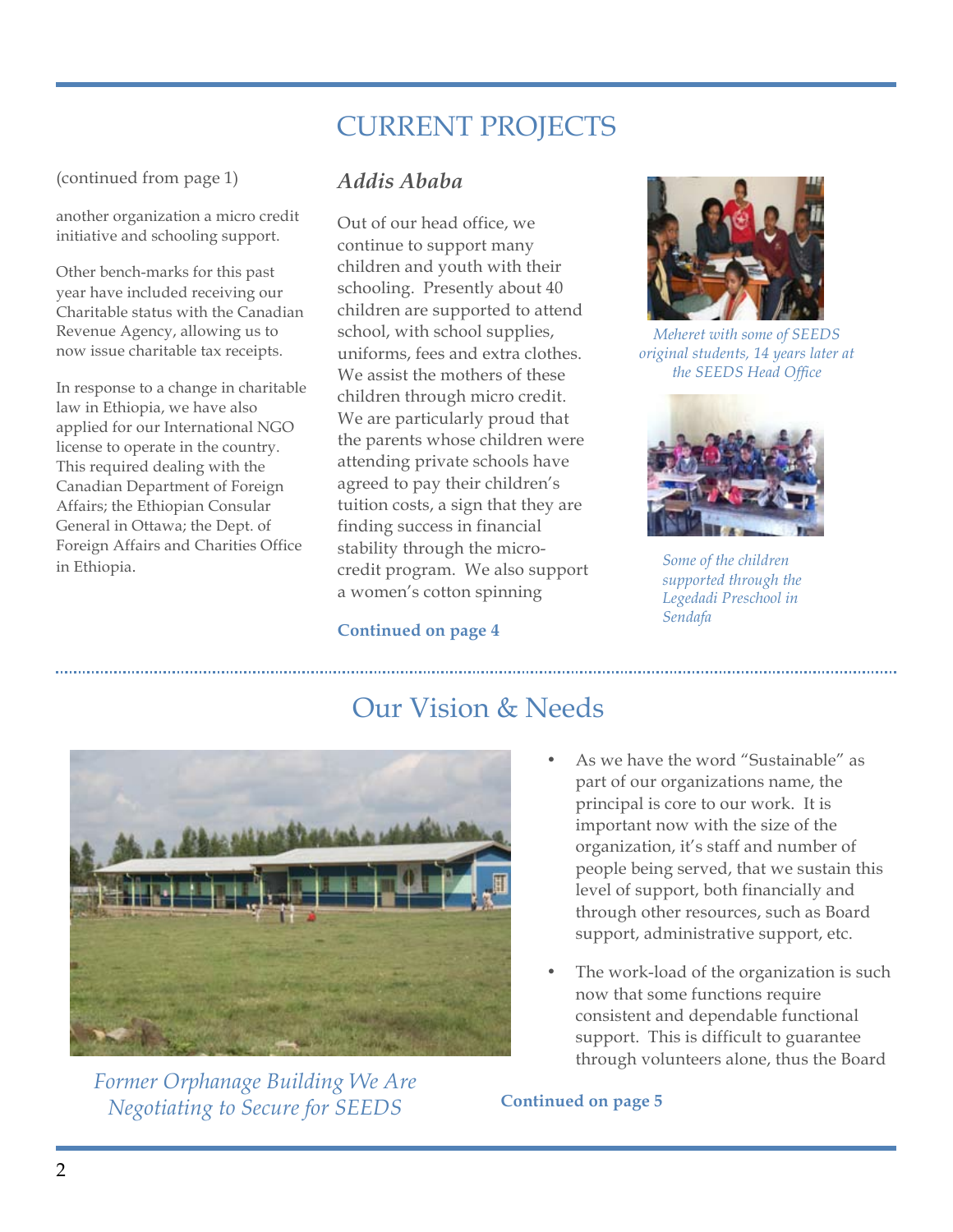



S.E.E.D.S. Supported - Women's Cotton Spinning Cooperative in Addis Ababa

Classrooms at the Legedadi School in Sendafa

## Current Projects (continued)

## *Sendafa Projects*

We started working in partnership with the Legedadi Primary School last January, 2011. Sendafa is about 1 hour outside of the capital city of Addis Ababa. We support about 140 students who were barriered financially to attend school, with their fees, uniforms, school supplies, and extra clothes. We also started a preschool program in the school, hiring two teachers running two classrooms with a total of 100 children.

We recently piloted support to help some of the parents through micro credit programming as well. We work in partnership with local authorities to screen and ensure entrance criteria to our programs are followed. We have supported the school with a computer and the two preschool teachers and have one field officer who coordinates services, data collection and communication with partners.

We are presently negotiating on the use of a neighboring building for our programs. Recently built about 5 years ago, this building was a Spanish supported orphanage. After their funding dried up, the government assumed ownership of the asset. We have proposed sharing the building with local authorizes to operate preschool programming out of the building, support office needs and partner with local authorities to run additional programs in support of the broader community, strengthening community ownership and capacity in addressing local social programming needs.

The regional educational authority is supporting our facility request. The school has asked our assistance in building toilet facilities for the school. Presently there is an outhouse with no running water, to support a student population of 1200

**Continued on next page**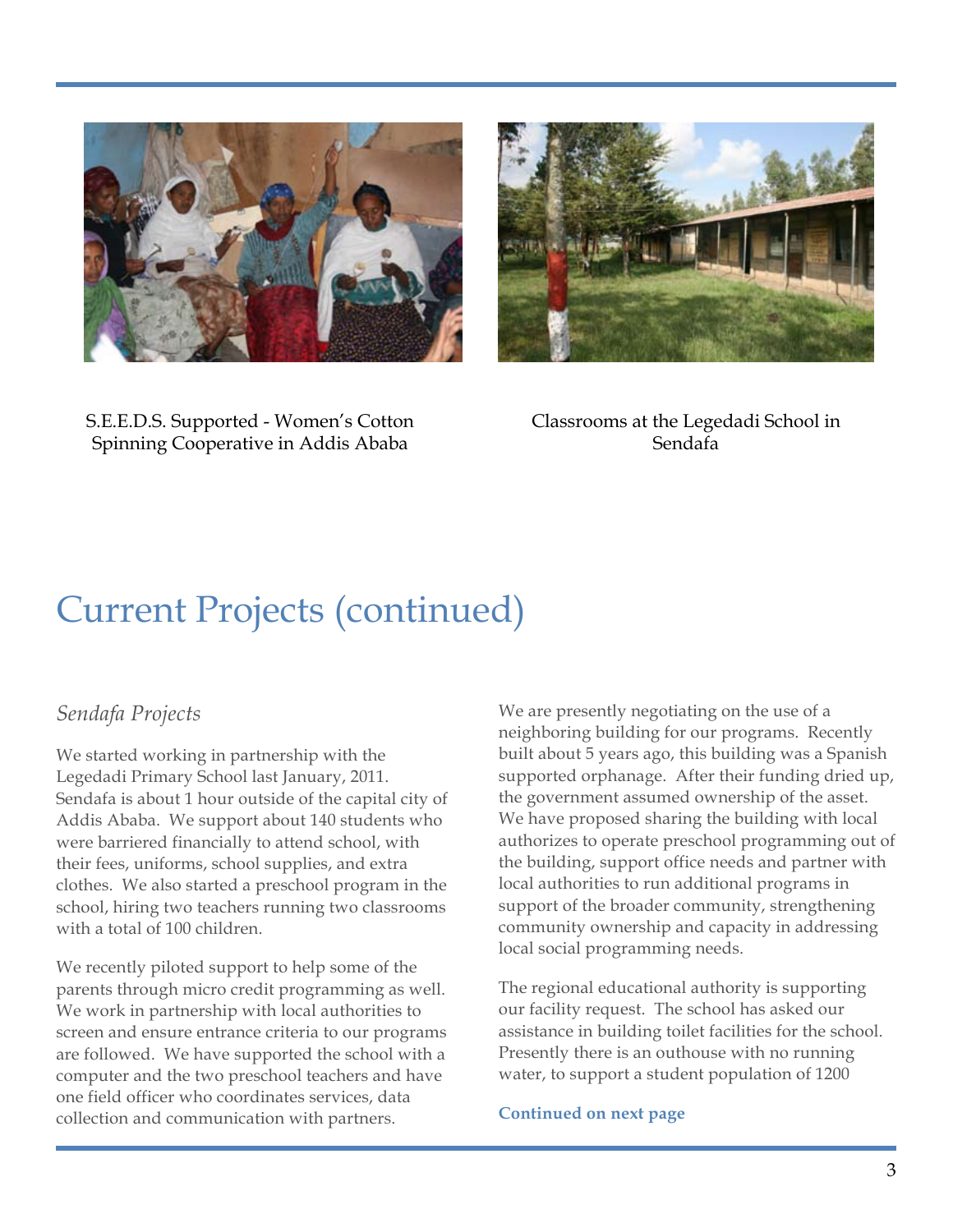### **Continued from previous page (Continued from page 2)**

students. Keeping in mind that there are schools in similar conditions in the region, part of our vision is to expand our support and partnership to some of these schools, building upon the strong partnerships that are developing with local government and education authorities.

cooperative, which supports a group of 10 women. Many of our original students are now in college programs or have gone on to find employment, demonstrating the value of long term educational support for the poorest of families and their children.

## *Gojjam Project*

In partnership with a U.S. based organization called People to People, we are working in the village of Amanuel, six hours drive north of Addis Ababa. People to People is an Ethiopian diaspora based charity whose focus is on linking Ethiopian – U.S. health professionals with health development initiatives in Ethiopia. They presently operate a small orphanage in Amanuel.

Our focus is on supporting 100 women with micro-credit / loan circle programming support. We also support two families of orphaned children to remain in their homes and attend school and avoid continued involvement in high-risk economic activities (selling locally made alcohol). We are also in the process of assessing the needs and developing criteria with local authorities to determine which children of the families being supported with micro-credit are not in school, due to financial barriers.



Meheret Worku and Ato Mekonnen of People to People, meeting with the women supported by the Micro Credit/Loan Circle Project in Amanuel, Gojjam



Children of the Blue Nile near Lake Tana, Bahar Dar, the source of the Nile River



Scott, distributing micro credit loans in Amanuel, Gojjam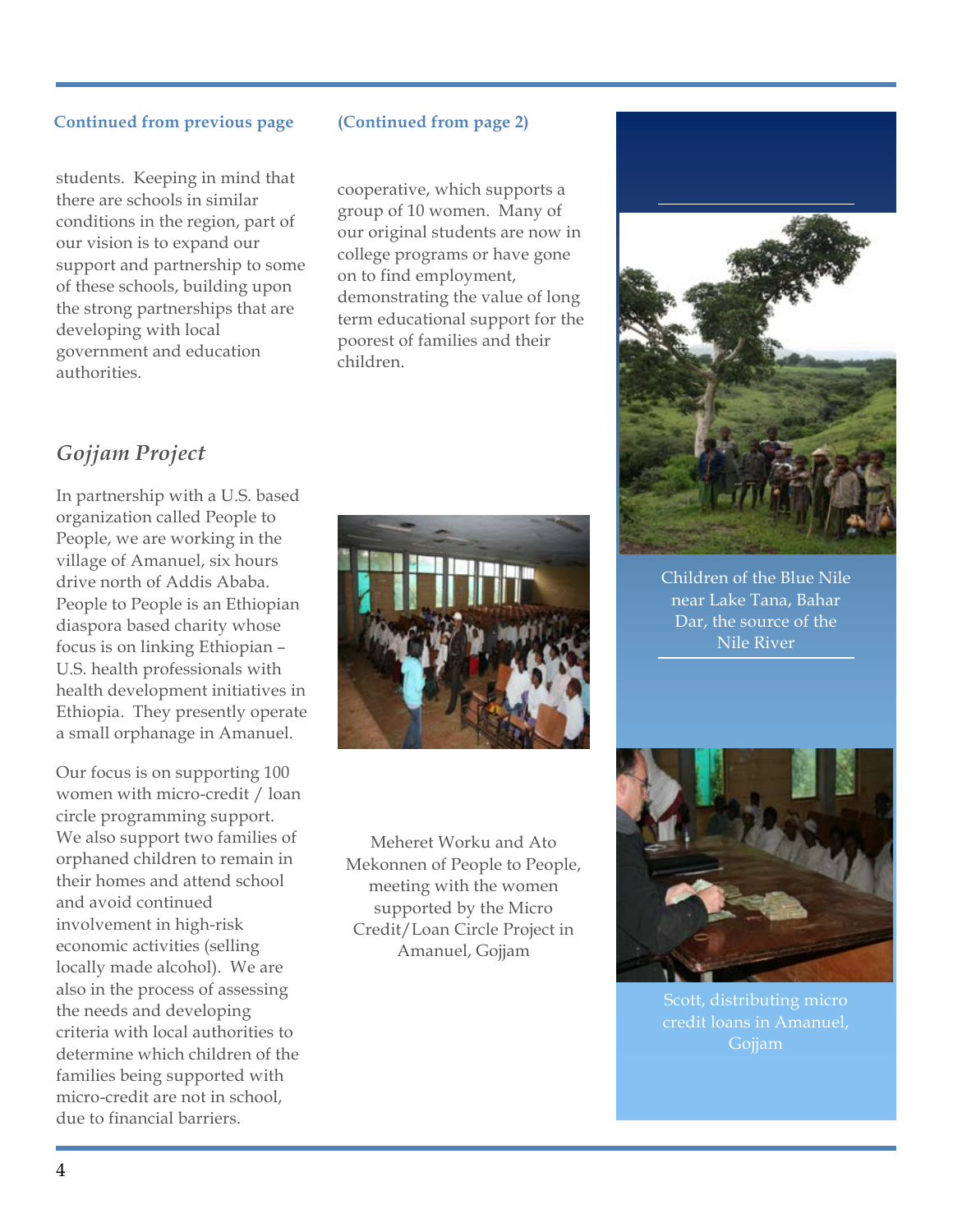#### **(continued from page 2)**

has elected to hire some type of staffing support. The organization however will not apply individual donations towards a Canadian salaried position, nor does the CIP Grant provide provision for utilizing funds for Canadian based salaries. In fact, this is the most difficult cost to fund and many organizations working internationally are limited in their scope or fail because they are not able to sustain consistent focus on administrative activities. Now that S.E.E.D.S. has received it's charitable status and obtains grant funding, the degree of reporting and accountability has increased significantly. We are seeking input for ways to fund salaries from sources outside of individual donations, which we have traditionally always applied to our operations/services in Ethiopia

- We invite anyone interested in being part of helping to develop our sustainability vision. Areas where people might be able to help include linking us to corporate partners, supporting our desire to partner with service clubs, becoming a Board Member – committing a needed skill/function to this work; volunteering for fundraising activities or joining us on a visit to Ethiopia and acting as an Ambassador for the organization.
- We also hope in the future to provide more funding options to those interested in making long term funding support to the organization, i.e. through planned giving programs. Anyone with experience in this area is welcome to express an interest in supporting this kind of development.
- We seek interest and partnerships in expanding our micro-credit/loan circle programming and educational support in Ethiopia. We also hope to develop a local programming component to the organization that serves to engage youth in

development issues, creating public awareness of international development history, dilemmas and emerging models of development. We hope to develop a network of emerging organizations, especially those that are seeded by individuals with a desire to give back to their home countries in Africa. An expressed need in Alberta communities, support to build capacity of small diaspora driven organizations and the collective voice of small NGO's in the development field is an area SEEDS hopes to support.

- In short, our vision and needs in the near future include:
	- o Sustainable fund development
	- Strengthened Board and Administrative support.
	- o Partnerships with corporate partners and service club partners to resource our needs, expand and sustain our programs in Ethiopia.
	- o Volunteers to assist in fundraising activities.
	- o Local program activities to reach out and support the education of youth and similar NGO's (non-government organizations) support the strengthening of organizational capacity and share in a collective development/civil society voice on development issues.
	- Provide travel opportunities for those interested in witnessing, experiencing and reciprocating relationships with the direct work we do in Ethiopia.